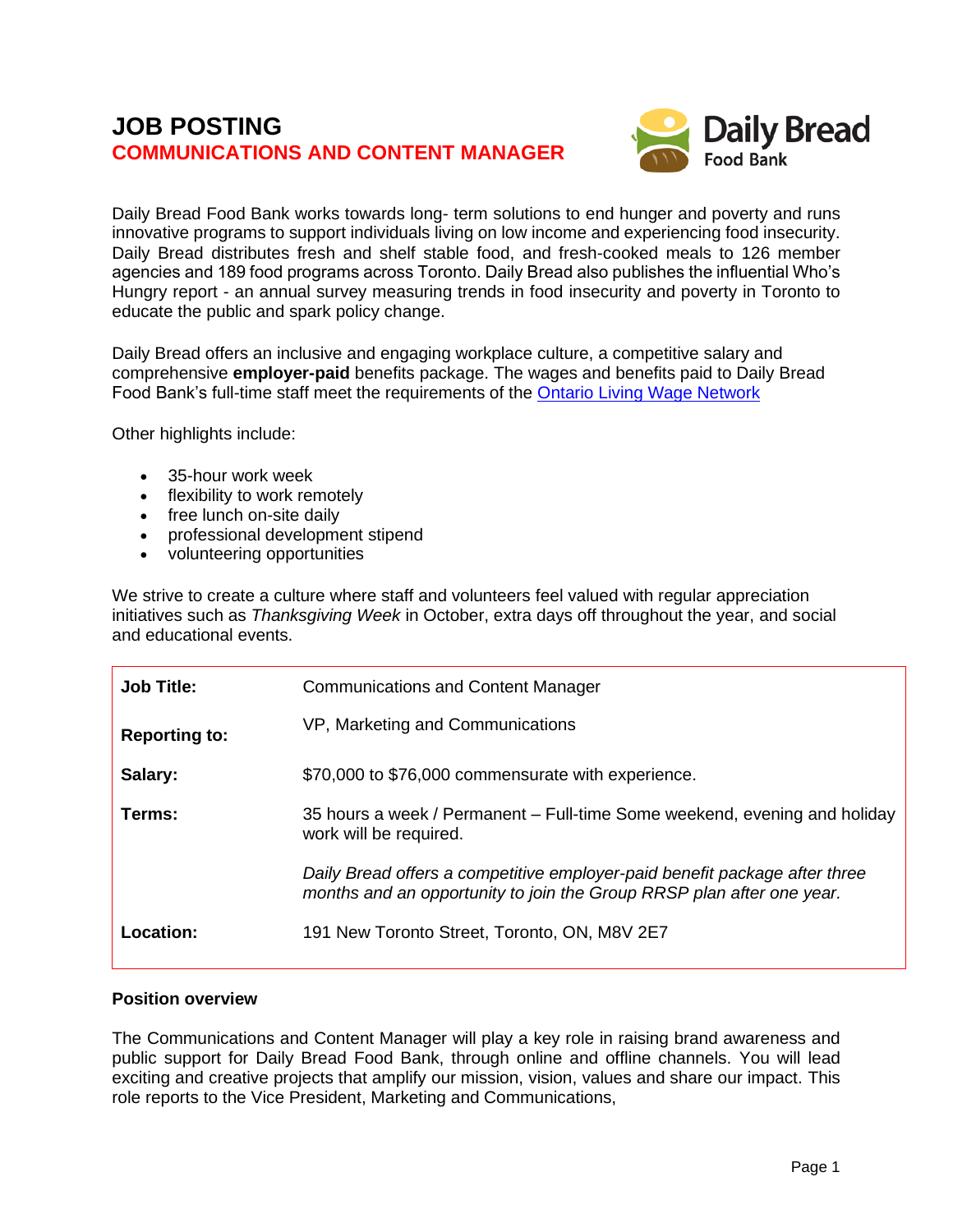This will require leadership on team initiatives and strong project management skills. The ability to communicate clearly, take ownership of work and provide regular status updates to internal and external stakeholders will be essential for success.

### **Responsibilities**

- Lead project development and implementation of marketing and communication plans to increase brand awareness and public support.
- Work closely with internal teams to develop and produce professional, creative content (print and digital) that meets Daily Bread's brand guidelines and project objectives.
- Regular website maintenance (WordPress): update and format content, execute change requests from internal departments, monitor website to ensure all content is up to date.
- Implement website improvements, create microsites/landing pages and use best practices for optimal quality and performance.
- Actively source content across the organization for use in Daily Bread's various digital and print publications and maintain content calendars.
- Write / edit / proofread content for Daily Bread's various platforms and stakeholders.
- Development and distribution of print and digital communications including newsletters, eblasts, special reports, donor engagement pieces, etc.
- Execute social media strategy, manage social content development, and oversee community engagement.
- Oversee photography, videography, graphic design, and special projects
- Oversee paid search and digital display strategy.
- Report on all digital content metrics
- Support with media relations (releases, pitches, statements, events, social, tracking)
- Work closely with other departments to develop presentation decks that clearly communicate objectives and follow brand guidelines.
- Tracking of Marketing and Communications creative briefs and project status updates.
- Coordinate archive of communication materials, including photography and video files, stories, printed materials, etc.
- Maintain invoice files for Marketing/Communications/Design projects
- Keep up to date with current creative trends to support continuous development and improvement of brand voice

### **Education/Experience (or equivalent)**

- University degree or college diploma in Marketing / Communications / Public Relations or related field or equivalent combination of education and work experience.
- 4+ years professional experience in multi-channel communications and marketing.
- Demonstrated knowledge of marketing and communication tools and strategies.
- Experience cultivating and maintaining productive relationships with diverse stakeholders.
- Demonstrated intermediate to advanced skill in the use of CMS platforms (WordPress)
- Intermediate to advanced experience using email marketing tools (MailChimp) to design and deploy various forms of communications.
- Experience with Google Analytics (tracking and reporting) and knowledge of SEO best practices
- Proficiency with Microsoft Office (Word, PowerPoint, Excel)